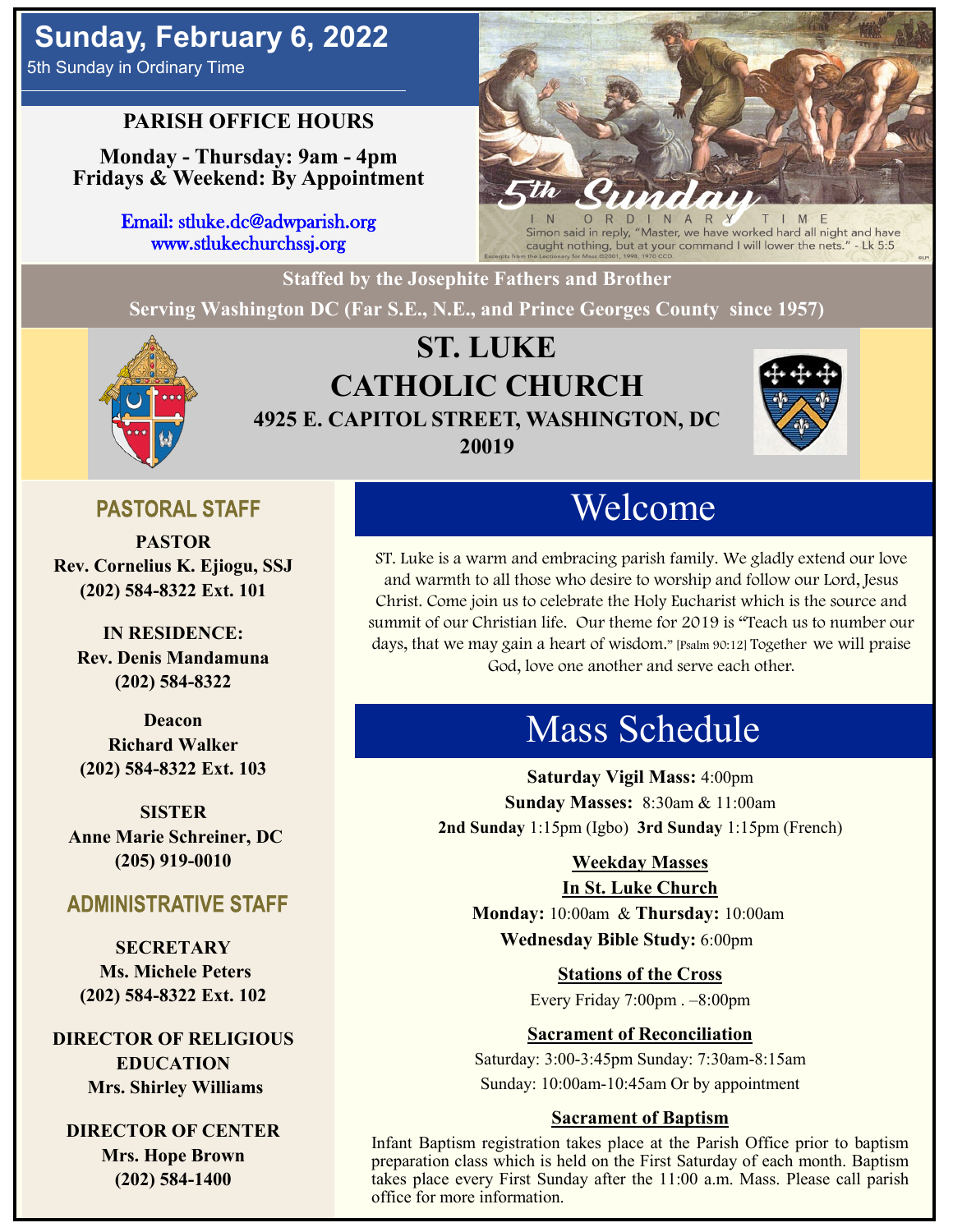# PASTOR'S CORNER

# Why February was chosen as Black History Month

 February was chosen primarily because the second week of the month coincides with the birthdays of both Abraham Lincoln and Frederick Douglass. Lincoln was influential in the emancipation of slaves, and Douglass, a former slave, was a prominent leader in the abolitionist movement, which fought to end slavery.

 Lincoln and Douglass were each born in the second week of February, so it was traditionally a time when African Americans would hold celebrations in honor of emancipation, Kaplan said. (Douglass' exact date of birth wasn't recorded, but he came to celebrate it on Feb. 14.)

 Thus, Woodson created Negro History Week around the two birthdays as a way of "commemorating the black past," according to ASALH. Forty years after Ford formally recognized Black History Month, it was Barack Obama, the nation's first Black president, who delivered a message of his own from the White House, a place built by slaves.

 "Black History Month shouldn't be treated as though it is somehow separate from our collective American history or somehow just boiled down to a compilation of greatest hits from the March on Washington or from some of our sports heroes," Obama said. "It's about the lived, shared experience of all African Americans, high and low, famous and obscure, and how those experiences have shaped and challenged and ultimately strengthened America," he continued.

https://www.npr.org/2022/02/01/1075623826/whyis-february-black-history-month

## Reflection for 5th Sunday in Ordinary time

 "Depart from me, Lord, for I am a sinful man," these words, uttered by Simon Peter, can be found on any one of our lips. What real significance do I have in the big picture of God's Divine plan? Even though we try our best to hide it, we all suffer from a lack of faith. We get tired, confused, and often lack any sincere desire to put anything into our relationship with God. It's easier to simply reap whatever benefits the world has to offer and call it a day. Floating along on the superficial currents of life doesn't require much effort and seems to get us through the day. Confronting our own infidelity, apathy, weakness of spirit, and doubt in God's providence, how can we even remotely be considered a worthy vessel of God's presence or credible voice for His message?

 This is the irony of faith. God doesn't seek the perfect vessels. He likes the broken ones. There is something to be said about living honestly and sincerely, and wrestling with sin, imperfection, and weakness rather than skipping through the peripheries of life with pretention, arrogance, and mendacity. If we believe ourselves to be our own "god" and serve only ourselves, we close the door to ever being used by the real and only True God. But, if we at least acknowledge that there is One greater than ourselves, then even in our deepest poverty and lowliness, God can enter.

 Lessons are best learned from those who suffer. Only someone who has been lonely and lost can attest to the beauty of both Divine and human friendship. Only those who have really lost their way know what happens when they are found. Only those who are afraid know what it is to be calmed by God. The Gospel is messy because life is messy. There are no black and white solutions to problems and challenges that are hazy and gray. When our hesitancy to encounter God gets replaced by friendship with God, we become more aware of our dignity and the fact that we are loved just as we are. We cannot be afraid to share our struggles, reservations, fears, and sinfulness with others. Our genuineness and sincerity will speak of the God who blesses us in our weakness.

Liturgical Publications 2015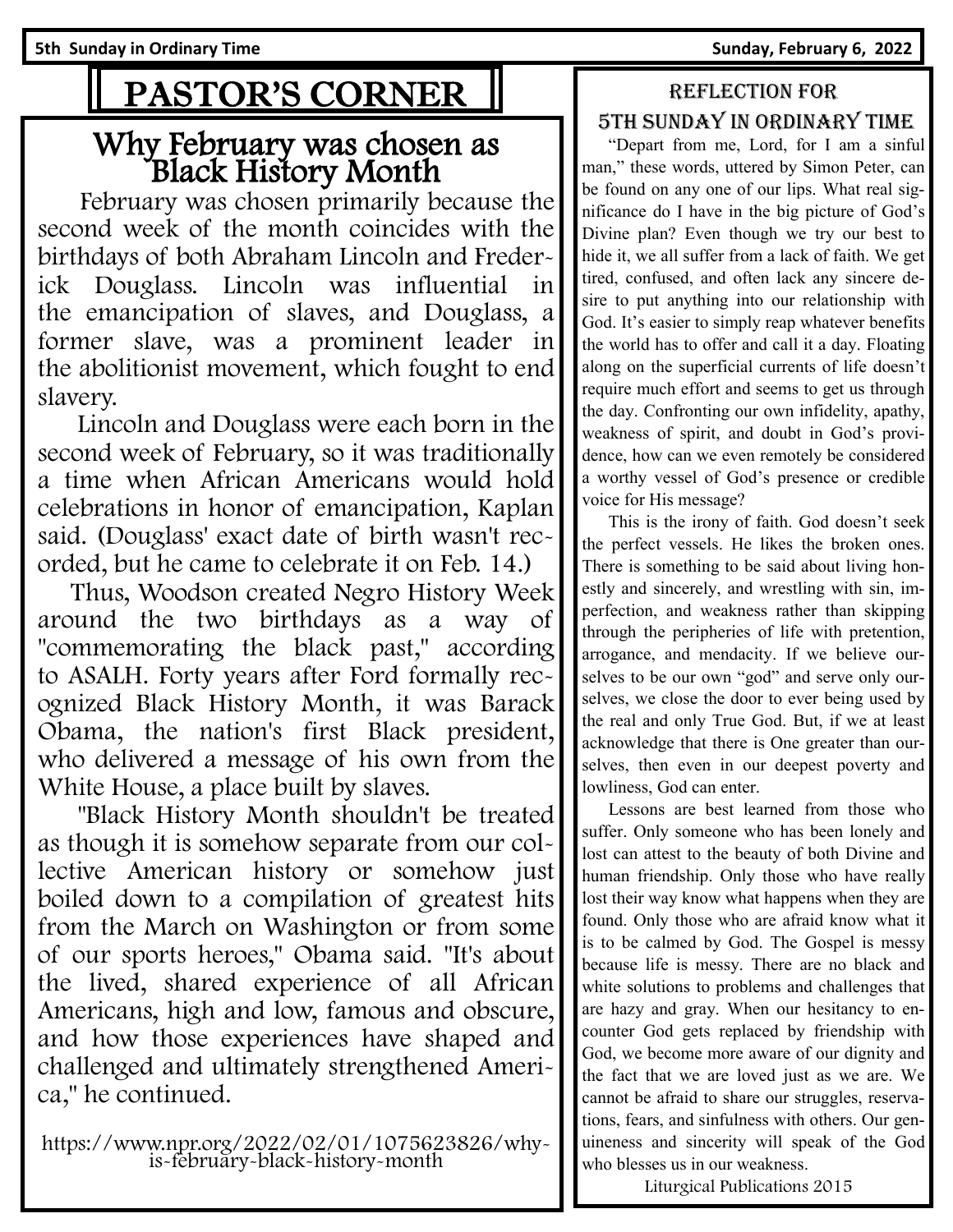#### HAPPY BIRTHDAY/ANNIVERSARY

We would like to wish a wonderful happy birthday

to Joseph Thomas, Catrina Glover,

Elizabeth Patterson. We would like to also wish a happy wedding anniversary to Mr.  $\&$  Mrs. Michael & Jamallon Owens.

# MAY THE JOY OF THE LORD BE YOU STRENGTH!!!

# Church Support

Please consider making a donation to support our parish during this trying times. You may Drop off or mail your gifts to the parish. You may give online through our website: http:www.stlukechurchssj.org/ And clicking on the donate button.

You may also **TEXT**: 202-335-3116

**Readings for the week of February 6, 2022**

**Sunday:** Isaiah 6:1-2a, 3-8/Psalms 138:1-2, 2- 3, 4-5, 7-8 [1c]/1 Corinthians 15:1-11 or 15:3-8, 11/ Luke 5:1-11 **Monday:** 1 Kings 8:1-7, 9-13/Psalms 132:6-7, 8-10/Mark 6:53-56 **Tuesday:** 1 Kings 8:22-23, 27-30/Psalms 84:3, 4, 5 and 10, 11/Mark 7:1-13 **Wednesday:** 1 Kings 10:1-10/Psalms 37:5-6, 30- 31, 39-40/Mark 7:14-23 **Thursday:** 1 Kings 11:4-13/Psalms 106:3-4, 35- 36, 37 and 40/Mark 7:24-30 **Friday:** 1 Kings 11:29-32; 12:19/Psalms 81:10-11ab, 12-13, 14-15/Mark 7:31-37 **Saturday:** 1 Kings 12:26-32; 13:33-34/Psalms 106:6-7ab, 19-20, 21-22/Mark 8:1-10 **Next Sunday:** Jeremiah 17:5-8/Psalms 1:1-2, 3, 4, 6 [40:5a]/1 Corinthians 15:12, 16-20/Luke 6:17, 20- 26

#### **WEEKLY MASS**

**Monday 2/7 Weekday** 

**Tuesday 2/8 SS. Jerome, Josephine**

**Wednesday 2/9 Weekday**

**Thursday 2/10 Eternal repose of the soul of Mitchell Bell+++ by Hilda McDougald**

**Friday 2/11 Weekday**

**Saturday 2/12 Weekday**

# Pray for the Sick & Shut-In of Our Parish

Barbara Barnes Blanche Bourm Barbara Batts Tanisha Bennett Tammy Berry Ruth Bundy Beatrice Carroll Melinda Conrad-Brown Edith Cornish Aniceto Charles Patricia Chase Valene Chemoo Joyce Cristwell Alvera Dance Iyana Davage

 Joyce Diggs Lamont Diggs, Sr. Crawley Easely Marita C. Edelin Kimbolyn Flowers Anthony Flowers Tina Garvin Florence Hall Steve Halle Chris Hawkins Charlene Haywood Brenda Henson James Holley Rudolph Holley James Hughes Melvin Jamison

Mary Ann Johnson David & Keisha Jones Dawn Lattimer Lawrence Lee Maria A. Logan Bernadette Mahoney Doreene Mahoney Barbara Mallory Doris McCannon Alice L. Montague Veronica Murray David Neal Florence Patterson Marlene Patterson Silvia Perry Doreene Redd

Corley Redd Leroy Sandifer Betty Smith Kayla Tatum Rolland Taylor Gloria Thompson-Price James F. Thompson, Jr. Matthew Thompson Barbara B. Tyler Wayne A. Wallace Marquita Ward Shiela Washington Steven Washington Cecelia Williams Wellington Waters

Dolores Woodard, Jr. Harold Woodard, Sr.

St Luke military families.

All the Homeless men and women in our community.

Please pray for all those who are sick but have no one to pray for them